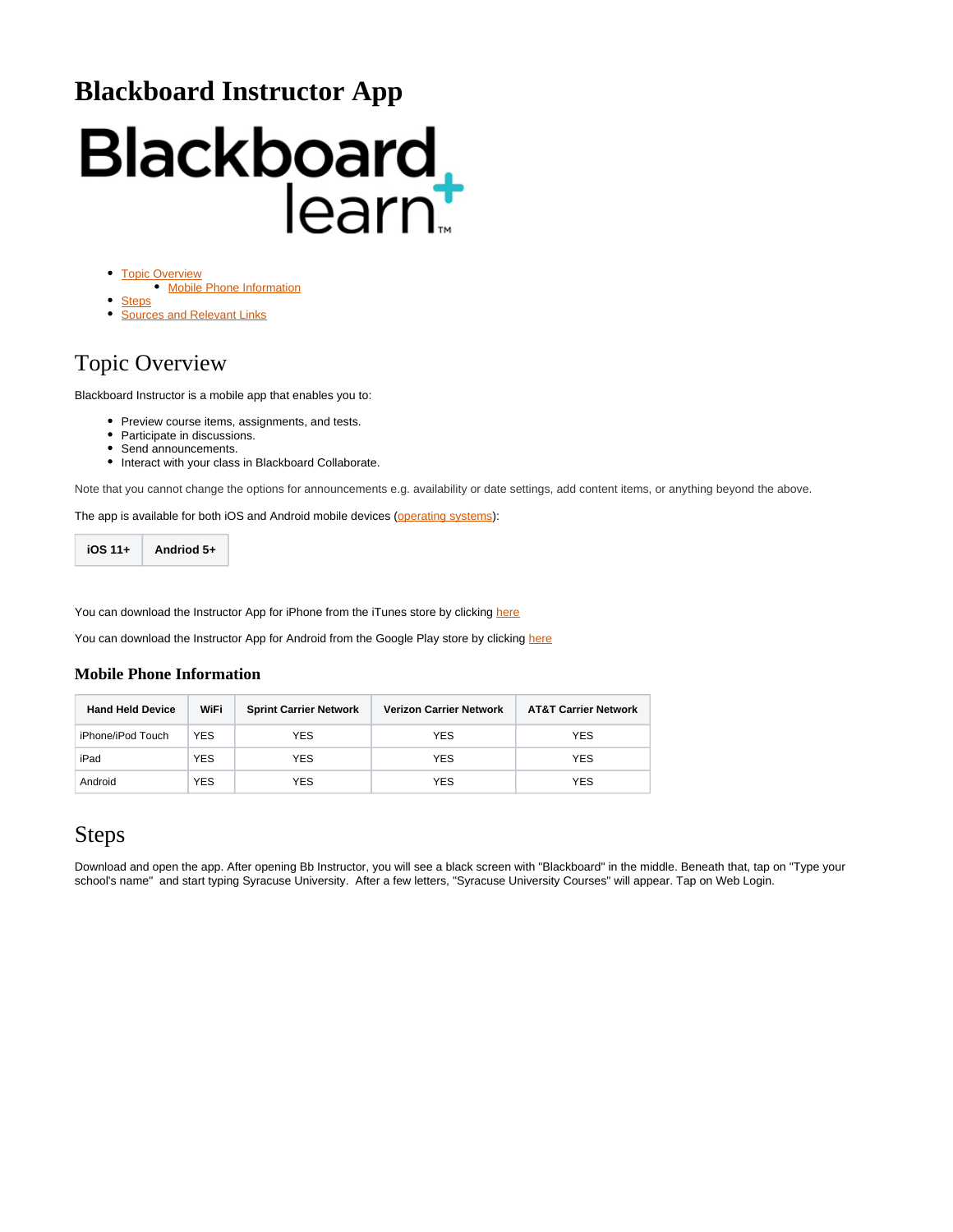

The SU authentication window will open:

| <b>BALM</b><br>× | <b>BISCHO</b><br>Web again                                                                                                                                       |                                                                                                                                                                                                                                                                                                                                                                                                                                                                           | t  = |
|------------------|------------------------------------------------------------------------------------------------------------------------------------------------------------------|---------------------------------------------------------------------------------------------------------------------------------------------------------------------------------------------------------------------------------------------------------------------------------------------------------------------------------------------------------------------------------------------------------------------------------------------------------------------------|------|
|                  |                                                                                                                                                                  | <b>Breakalk</b> and a<br>Welcome to Nackboard                                                                                                                                                                                                                                                                                                                                                                                                                             |      |
|                  | <b>Louir Here</b>                                                                                                                                                | vere links                                                                                                                                                                                                                                                                                                                                                                                                                                                                |      |
|                  | <b>SI Herit Login</b><br>Other Blackboxers User:<br>formulation and filling ST support-<br>from the present in the second dealer seconds.<br>$\mathbf{r}_\infty$ | Forever biometer and discharge to<br>Services such as any construction of<br>15.5 March 1991 Park<br>President accounts accept the sense<br>ranta un andedido. Tribe e o Sertera<br><b>CONTRACTOR AND ARTISTS AND INCOME.</b><br>contract Third Concentration<br>demand the context for the first committee<br>a stille management in the Association almost<br>10.00 MANUFACTURERS IN THE REST TO<br>IS SERIES WAS JOINTED OF THE UNIVER-<br>could deal them to success. |      |
|                  |                                                                                                                                                                  | Spania Mercia Constitution (1986) composite del 1970.<br>Che el Monte Storie Senior.<br><b>Chairman Contracts</b> Several Ca-<br>LATER SEVERAL E MATCHIN, NAT. Loss<br>Simula Full-Weller<br>20-Minutes Longitude Schools                                                                                                                                                                                                                                                 |      |

Sign in with your SU NetID and password and the Instructor app will open:



Your current course list will open. You can change to courses from the previous year by swiping left or right. Enter a course by tapping on the course title.

Once the course opens, you will see 3 sections: